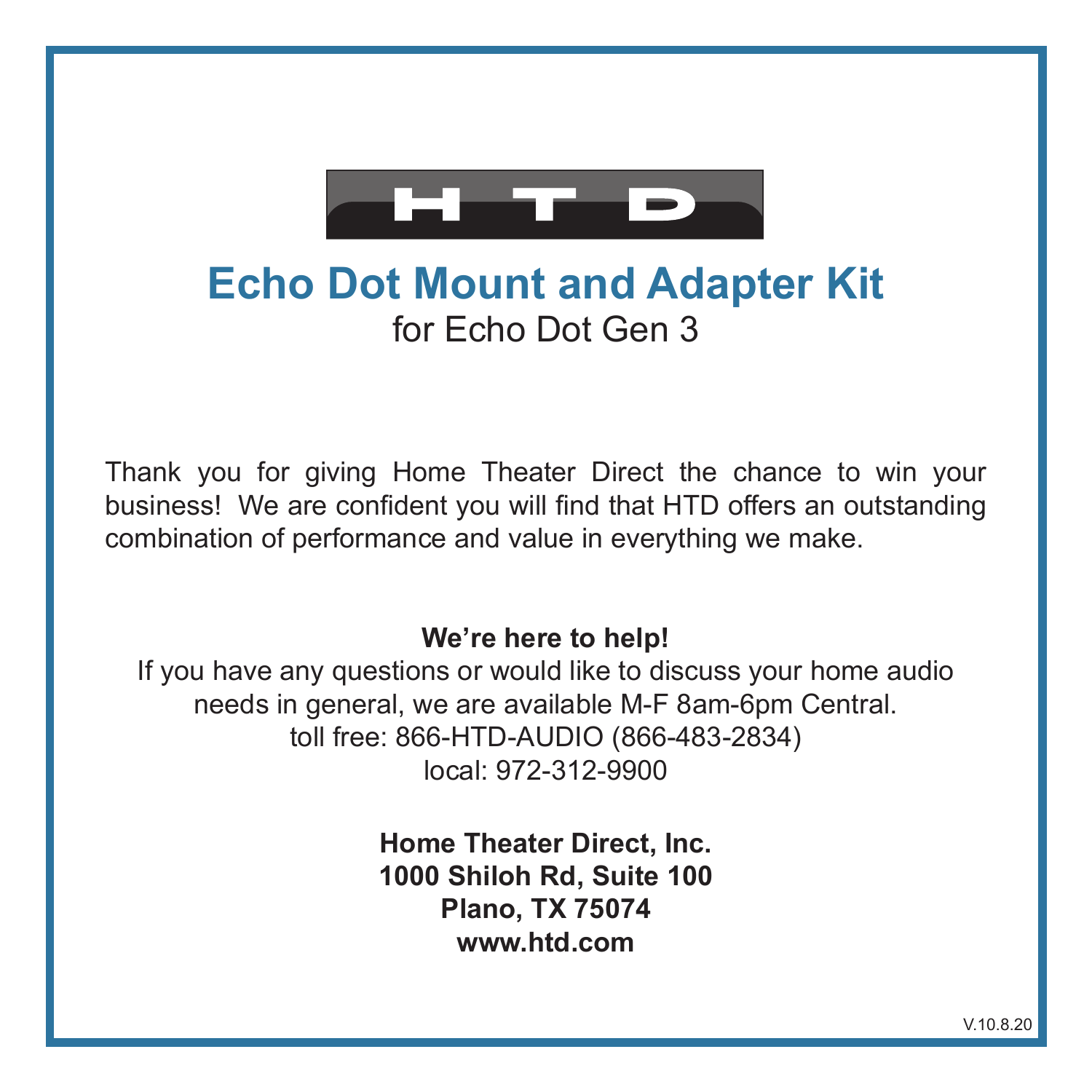Our innovative solution provides all you need to install your Amazon Echo Dot 3rd Gen into the ceiling or wall of any room and extend Alexa's audio output into your own speakers. A single Cat5e (or higher) cable, sometimes referred to as ethernet or networking cable, carries both the power for the Echo Dot and its audio signal back to your equipment over a distance up to 200 feet.



*A different kit is sold separately for Echo Dot Gen 1 & 2 and Gen 4.*

### **What's Included:**

Ceiling/Wall mount bracket that securely holds Amazon Echo Dot, Gen 3

Two grille cover options: one that reveals a modest trim similar to canned lighting; one "trimless" design that covers the entire mount.

UL listed 24V power supply

Custom stereo RCA audio output and power injector adapter

Custom audio/power splitter with stereo 3.5mm audio input and 12V power output (barrel type) for the Alexa Dot, 3rd Gen

**Do NOT substitute power supply or adapters. Does NOT work with other POE injectors or switches.**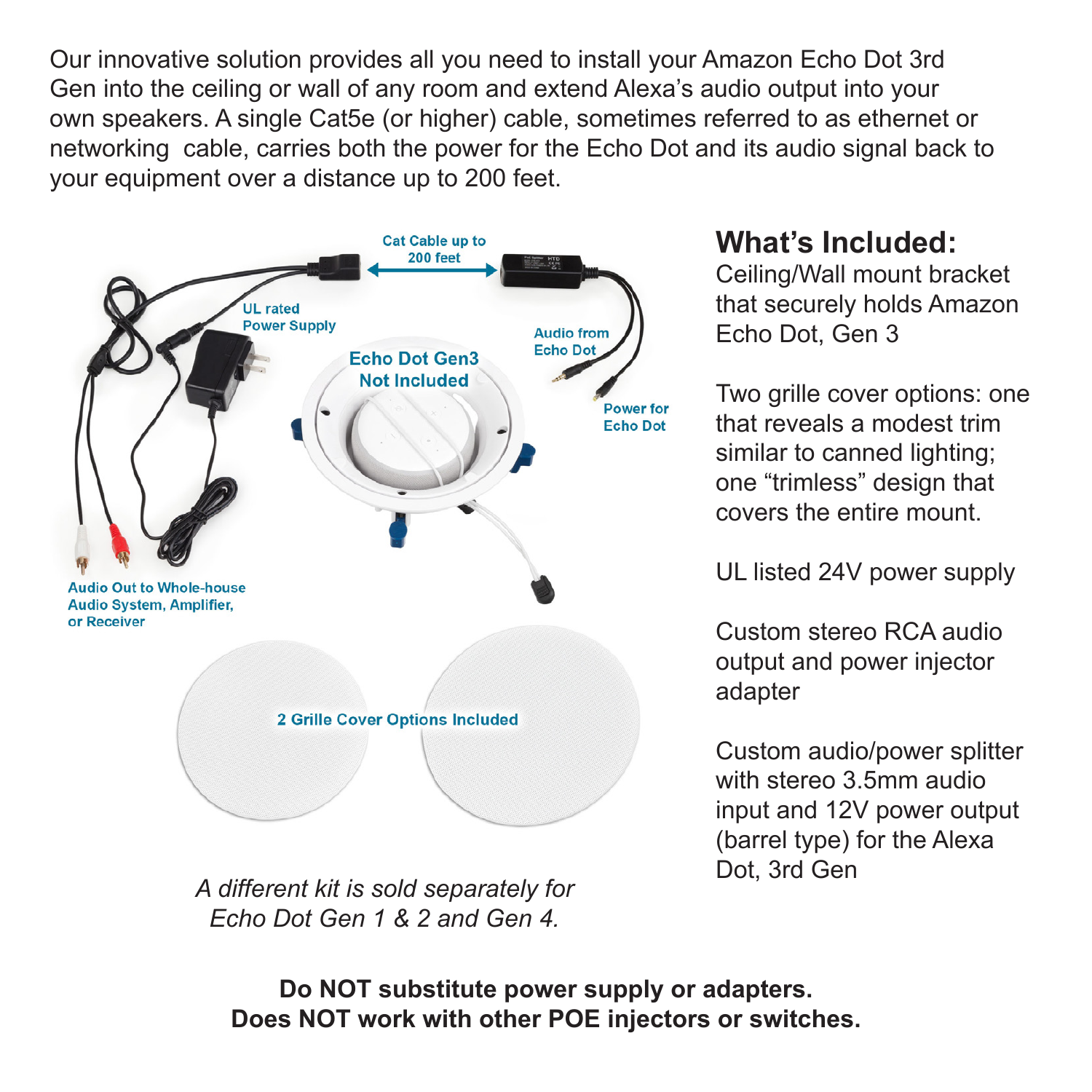## **Best Uses:**

You can create a simple, yet powerful multi-zone audio system with in-wall and in-ceiling speakers centered around Amazon's Alexa. Learn more at: *htd.com/alexa*



#### **Connect to a Whole House Audio System.**

The Echo Dot 3rd Gen becomes a source that you can control by voice (and within the Alexa app) and easily make available to other zones in the home.

#### **Connect to a stereo amplifier or home theater**

**receiver.** Use the Echo device as a source to hear Alexa and streaming audio through your speakers. Use the Alexa app to pair multiple Echo devices together to stream the same source in sync into multiple rooms.

#### **Connect to Any Amplifier with ADS™ (Auto Detect and Switch).**

When connected to the primary or Voice Assistant input, the audio from the Echo device is heard whenever you need it, even if you were already listening to a different source.

DMA-1240ADS 12-Channel Amplifier https://www.htd.com/DMA-1240ADS

PLA-240ADS Stereo Amplifier https://www.htd.com/auto-switching-amp